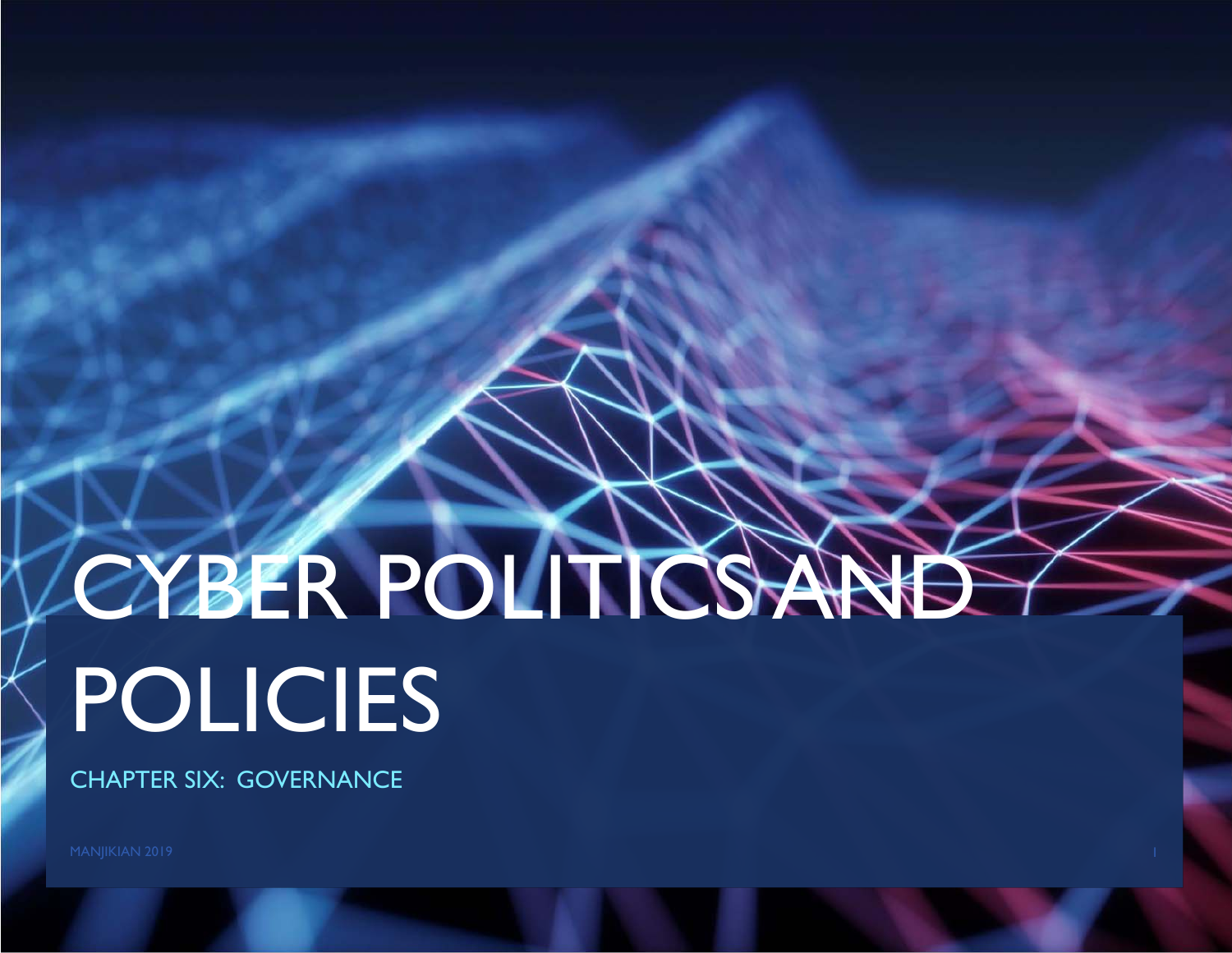# AT THE END OF THIS CHAPTER, STUDENTS WILL BE ABLE TO:

Define governance and relate it to ideas of power, sovereignty, and rule-making

Name major agreements and events in the evolution of multistakeholder governance

Describe the players who participate in multistakeholder governance in the internet area, and how this differs from other types of international governance

MANJIKIAN 2019 **2018 - Pamasang Pamasang Pamasang Pamasang Pamasang Pamasang Pamasang Pamasang Pamasang Pamasang**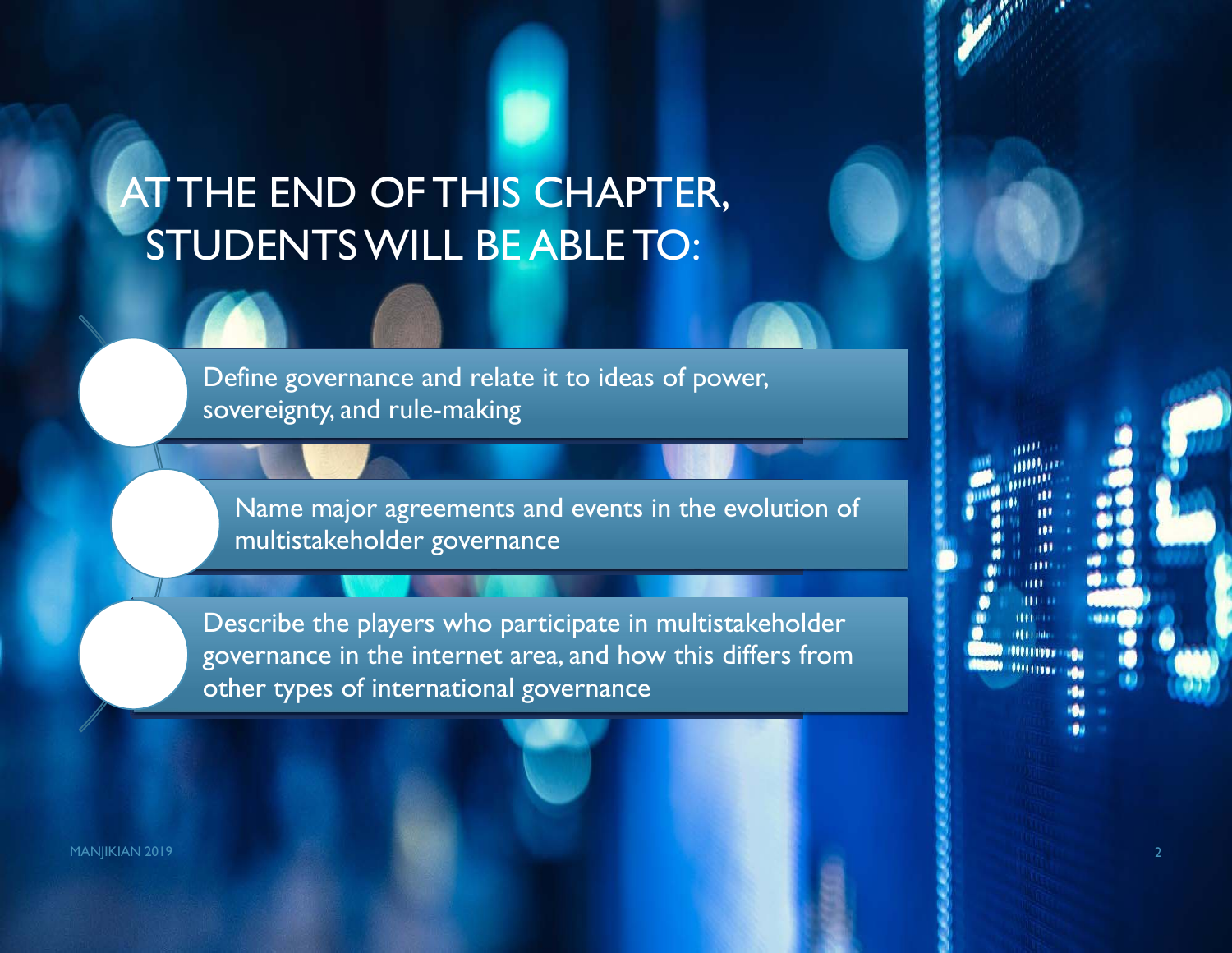# CURRENTLY, LACK OF CONSENSUS REGARDING INTERNET GOVERNANCE

- **1. Should states be the primary organizing unit for cyberspace, as they are in the global order?**
- **2. Should the internet be viewed as territory? Should it be subdivided along state lines or viewed as a global commons?**
- **3. Are there norms and values which states should be compelled to observe in cyberspace?**

**4. Where should norms regarding internet governance come from? The internet itself, or a consensus arrived at by key players?**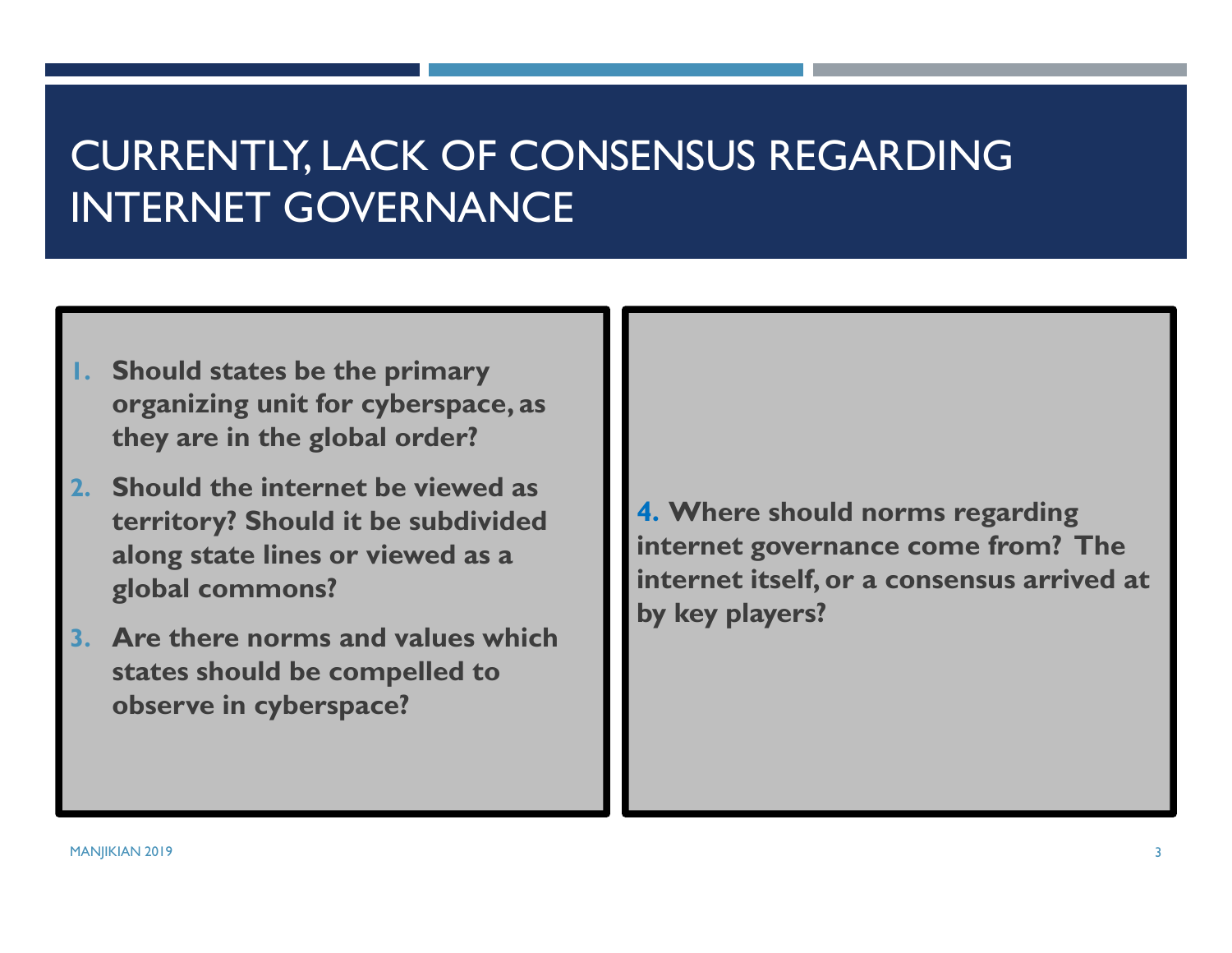#### KEY QUESTION

 **If structures of governance and organization for cyberspace have not yet emerged organically, can they (and should they) be created and imposed from the top down?** 

 **Can the major players in cyberspace – from states to international organizations to corporations – agree on what sorts of regulatory frameworks should exist in cyberspace?**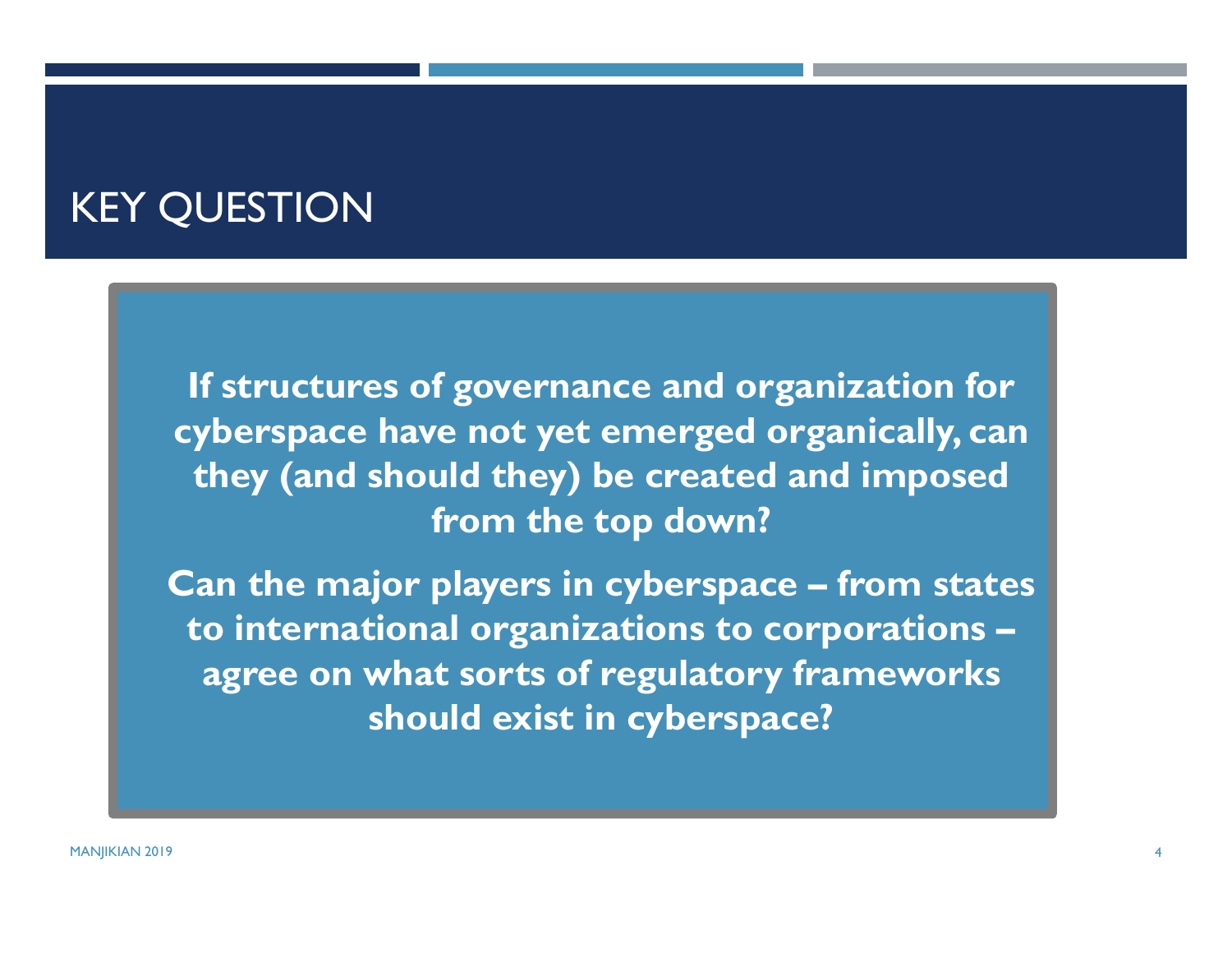## HOW DO STATES FORM STRUCTURES OF GOVERNANCE?

#### **VIEW ONE**

**States get together to form international organizations like the UN when a consensus ALREADY exists. Institution is thus a reflection of an existing consensus.**

#### **VIEW TWO**

**Strong states often impose norms and structures on developing countries. Norms are presented as universal but are really Western.**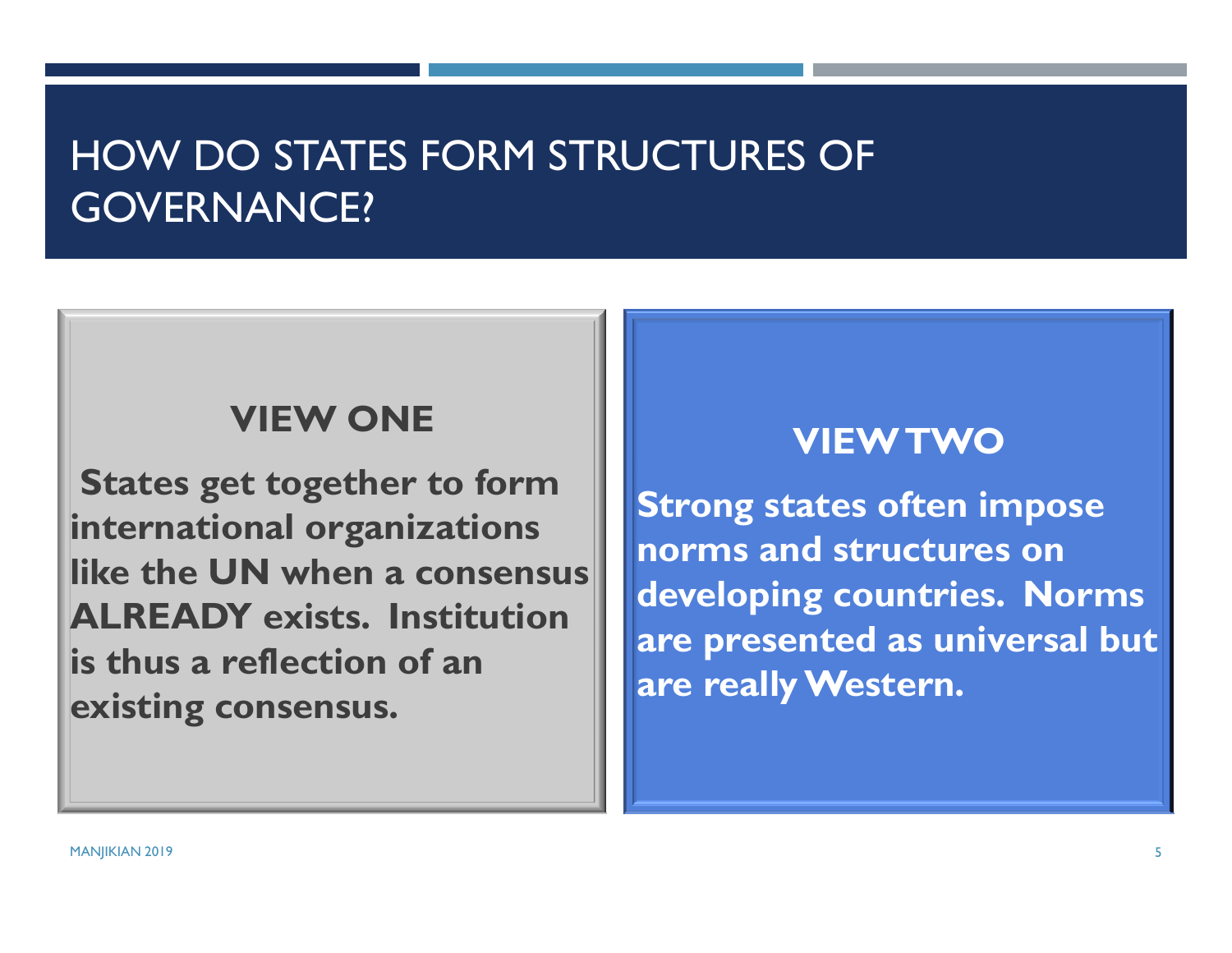#### GLOBAL GOVERNANCE: OPTION ONE: OPEN INFORMATION VIEWPOINT:

#### **Major actors would not be states**

- **Internet would be regulated by loose confederations of volunteers, many with technical expertise,**
- **Non-state actors like the Internet would keep the internet running on a technical level.**
- **Norms: transparency, openness, and freedom of information.**
- **Cyberspace should not be carved up into territorial domains**
- **Technology specialists, corporations, nongovernmental organizations, and states – could cooperate to create a secure cyberspace**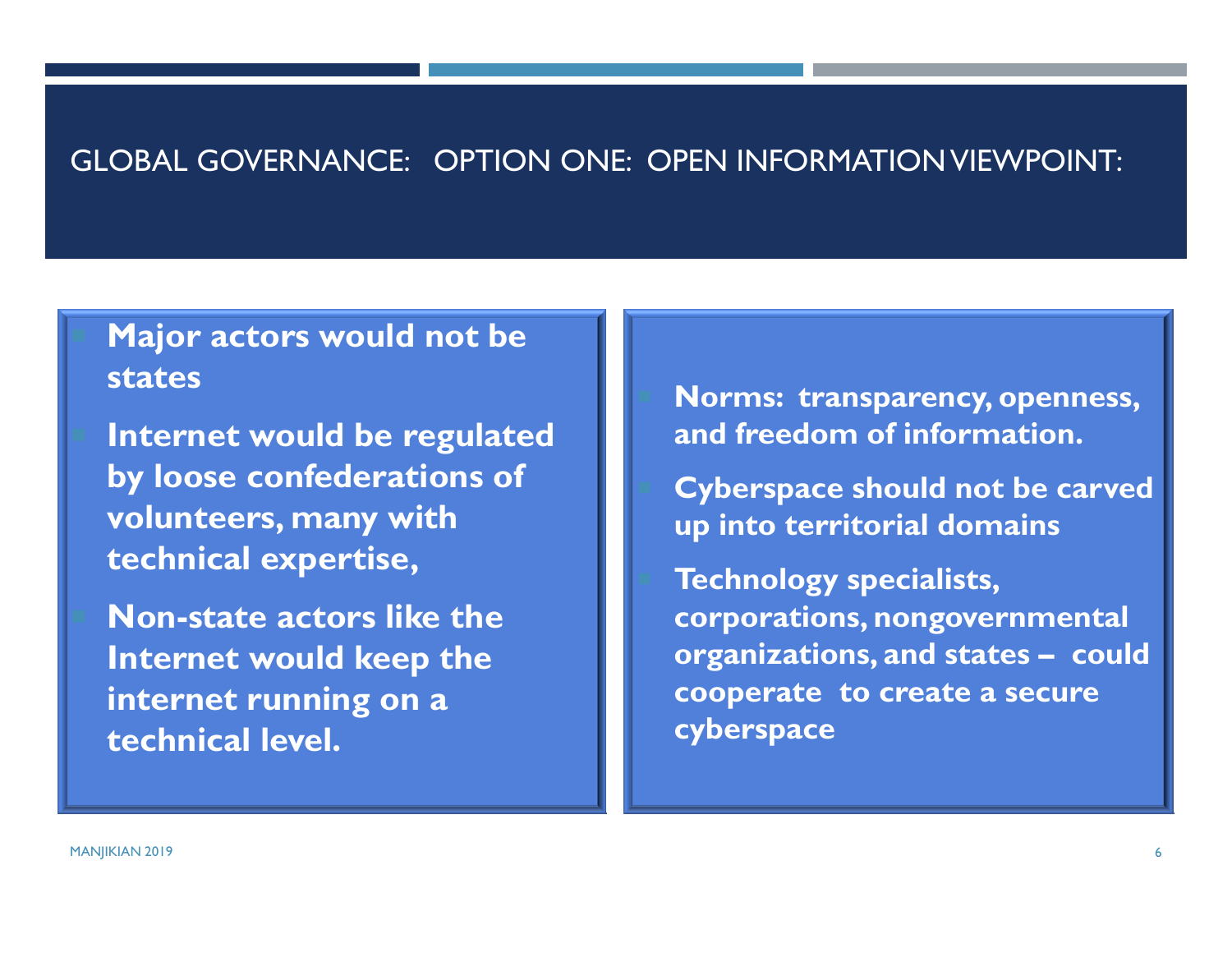#### OPEN INFORMATION VIEW

 **Evolution of multistakeholder global governance is a logical outgrowth of the internet's unique history and organization.**  An inevitable, organic, natural process – or **an evolution of the environment We cannot STEER the evolution of internet governance through actions by leaders.**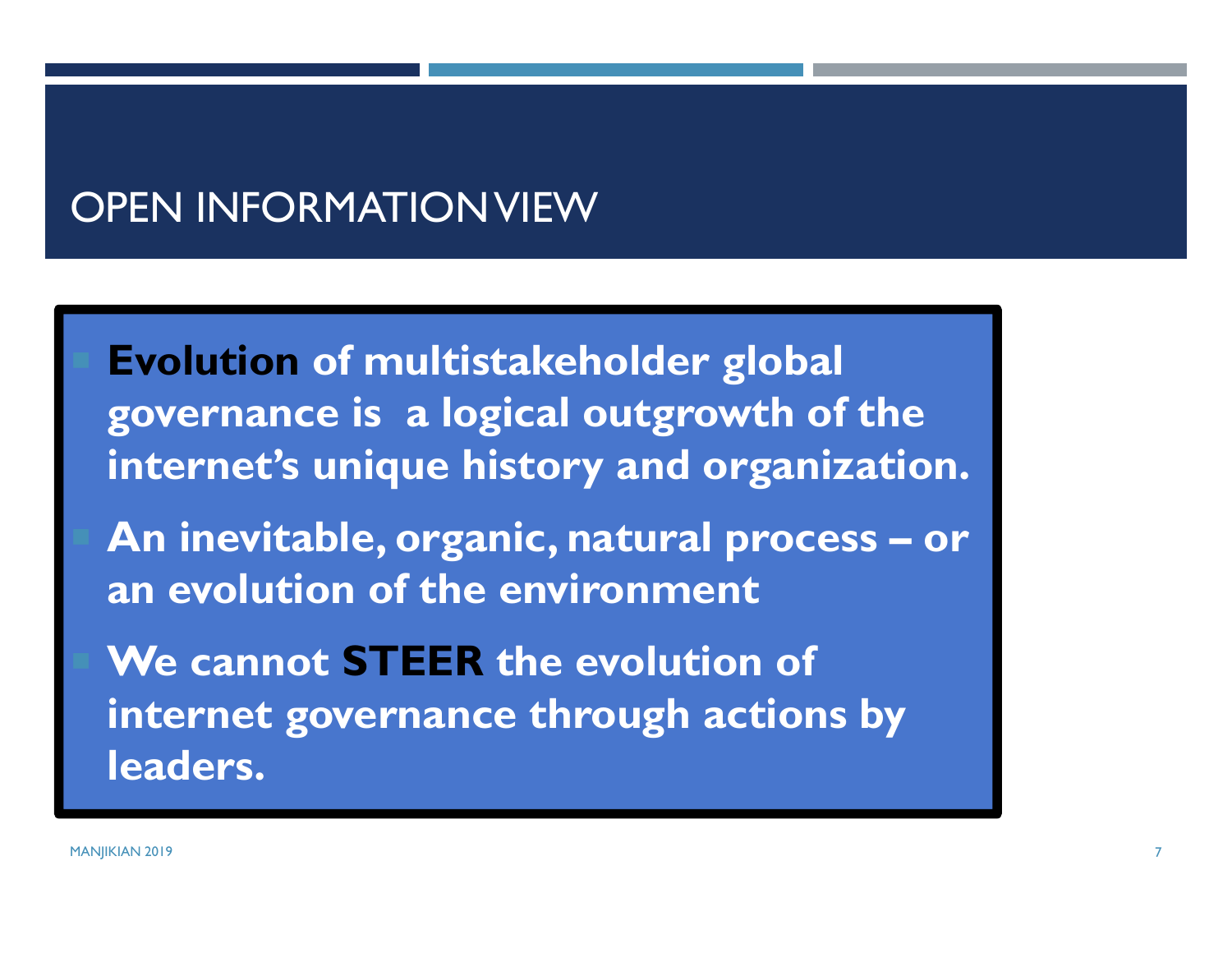## GLOBAL GOVERNANCE: OPTION TWO: CYBER **SOVEREIGNTY**

 The United States Department of Defense played a key role in creating the cyber sovereignty paradigm.

 States can form cyber commands.

States can file petitions with international bodies (i.e. UN) if their "cyber sovereignty' has been violated.

#### REALIST PERSPECTIVE

 States can claim TERRITORY in cyberspace,

 States are the final authority regarding actions and activities occurring in "their" cyberspace

 Cyberspace is not international, but can be broken into Russian cyberspace, American cyberspace and Chinese cyberspace.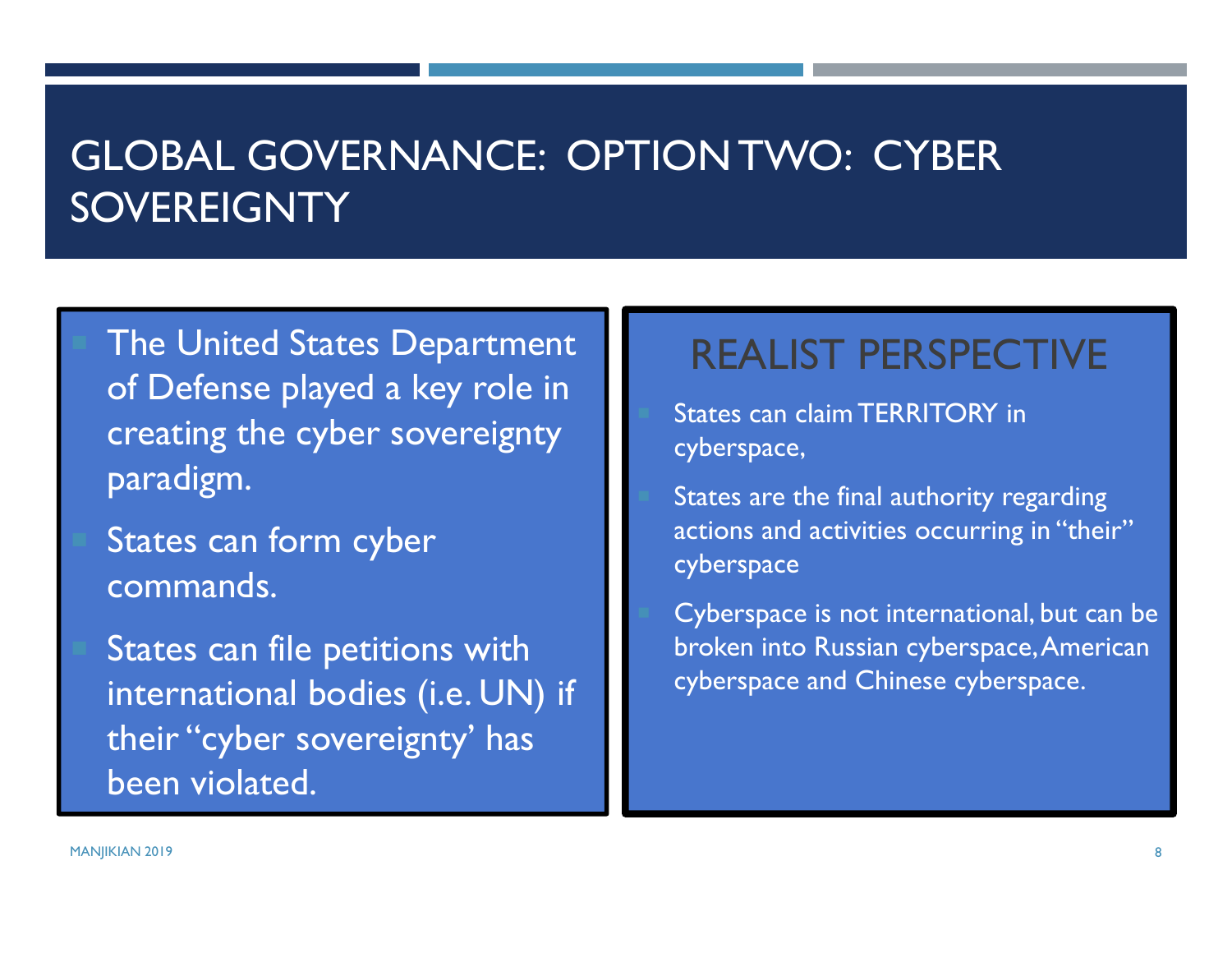# CYBERSOVEREIGNTY: STATES DETERMINE WHAT HAPPENS IN THEIR 'TERRITORY'

#### **Internet Kill Switch**

- F **States act to DEFEND "their" cyberspace and their critical infrastructure (i.e. Active cyber defense)**
- F **2015: China Cybersecurity Law – comprehensive control of its domestic cyberspace**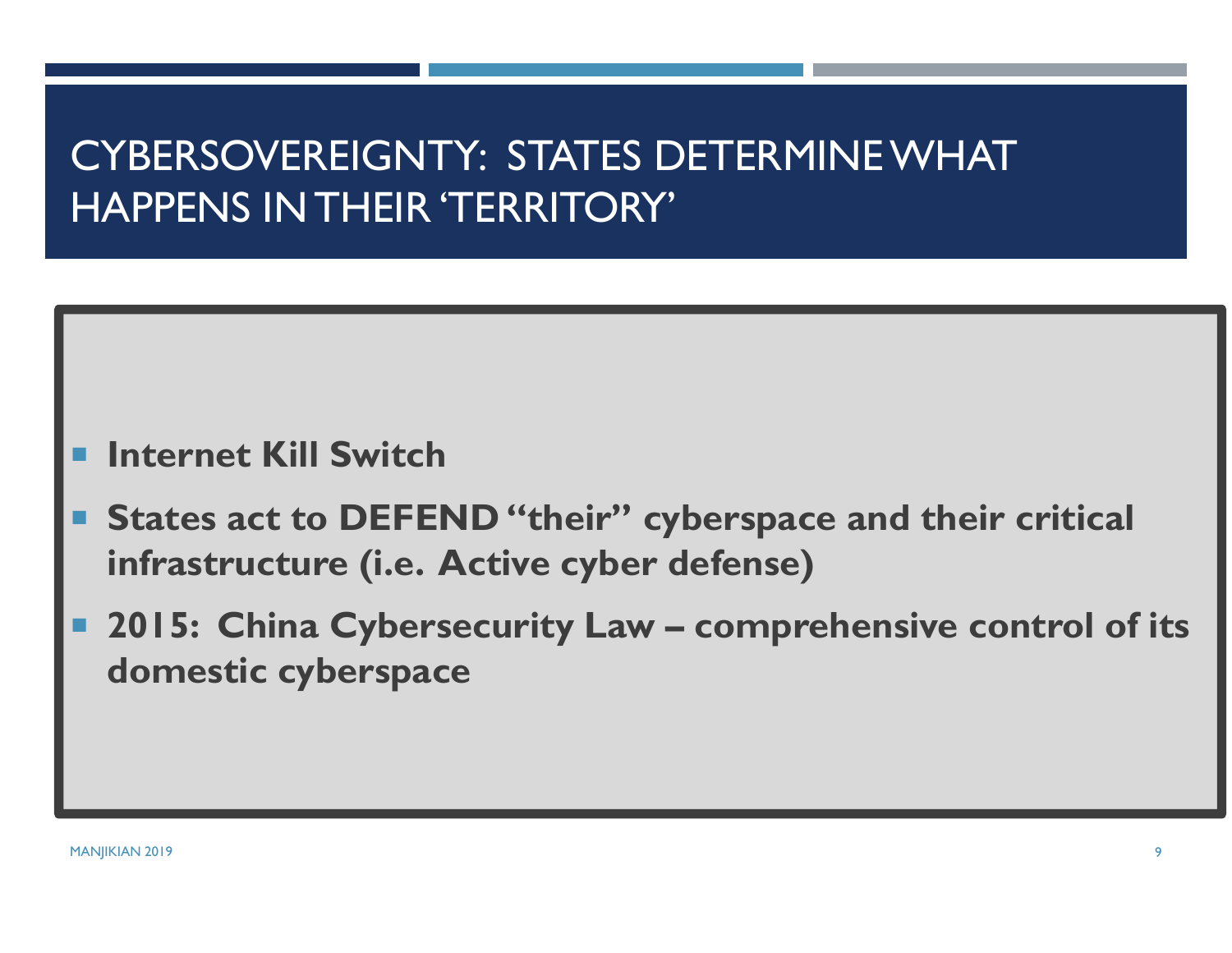#### CYBERSOVEREIGNTY IN MILITARY DOCTRINE

 The US Department of Defense defines the cyber domain as:

 A global domain within the information environment consisting of the interdependent networks of information technology infrastructures and resident data, including the Internet, telecommunications networks, computer systems, and embedded processors and controllers.  $(IP 3-12)$ 

 **In 2016, the North Atlantic Treaty Organization (NATO) recognized cyberspace as a military domain,**

 **Tallinn Manual puts forth the understanding that international law applies to cyberspace.**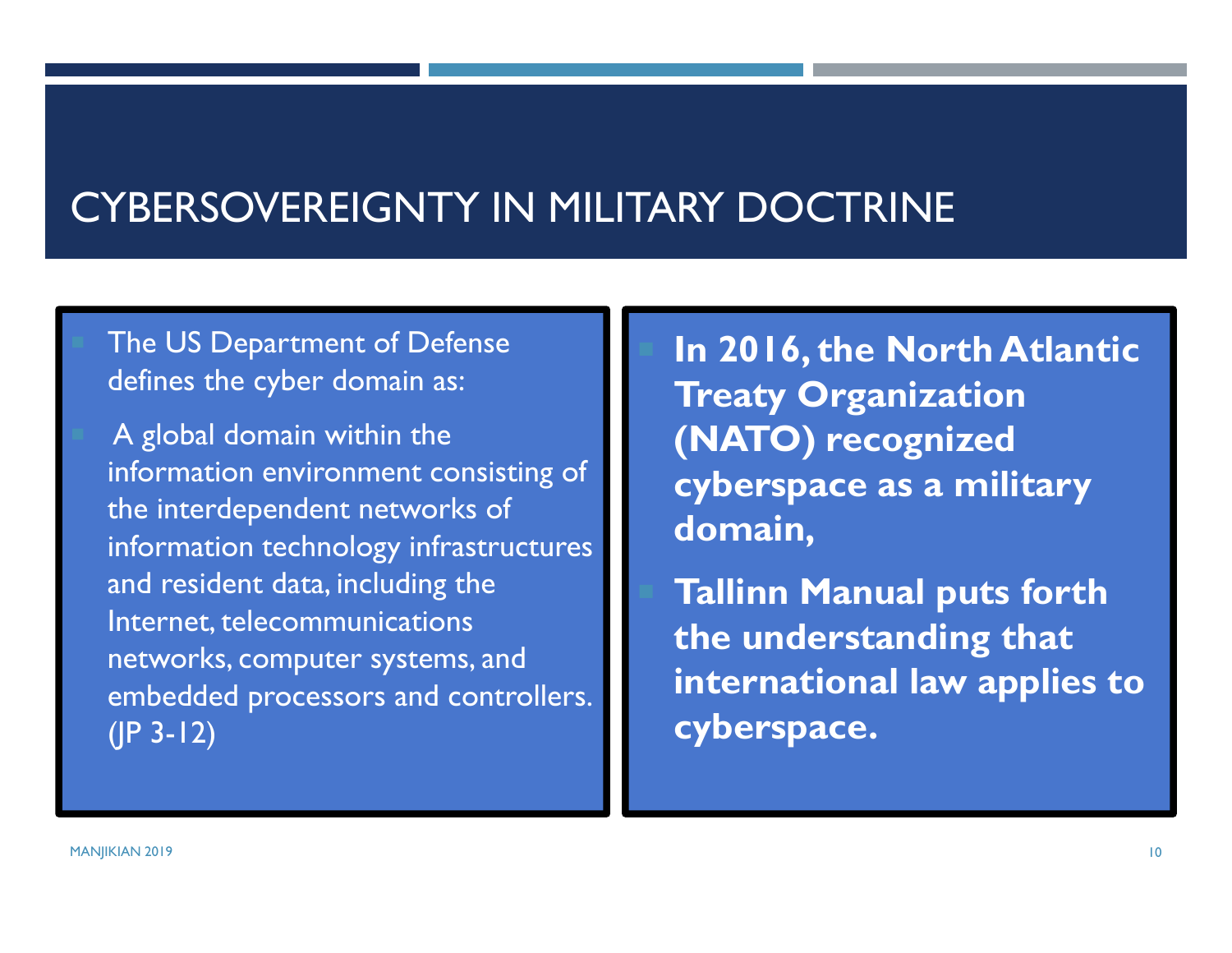## CHINA'S OWN INTERNET: FULL CYBER SOVEREIGNTY

#### No right to privacy, anonymity online.

 Digital identification system: state can track all of a citizens' online activity



**E** State OWNS its **citizens' data and communications.**

**States have the right to store data within the geographic confines of their state or to access the data of others stored within their country**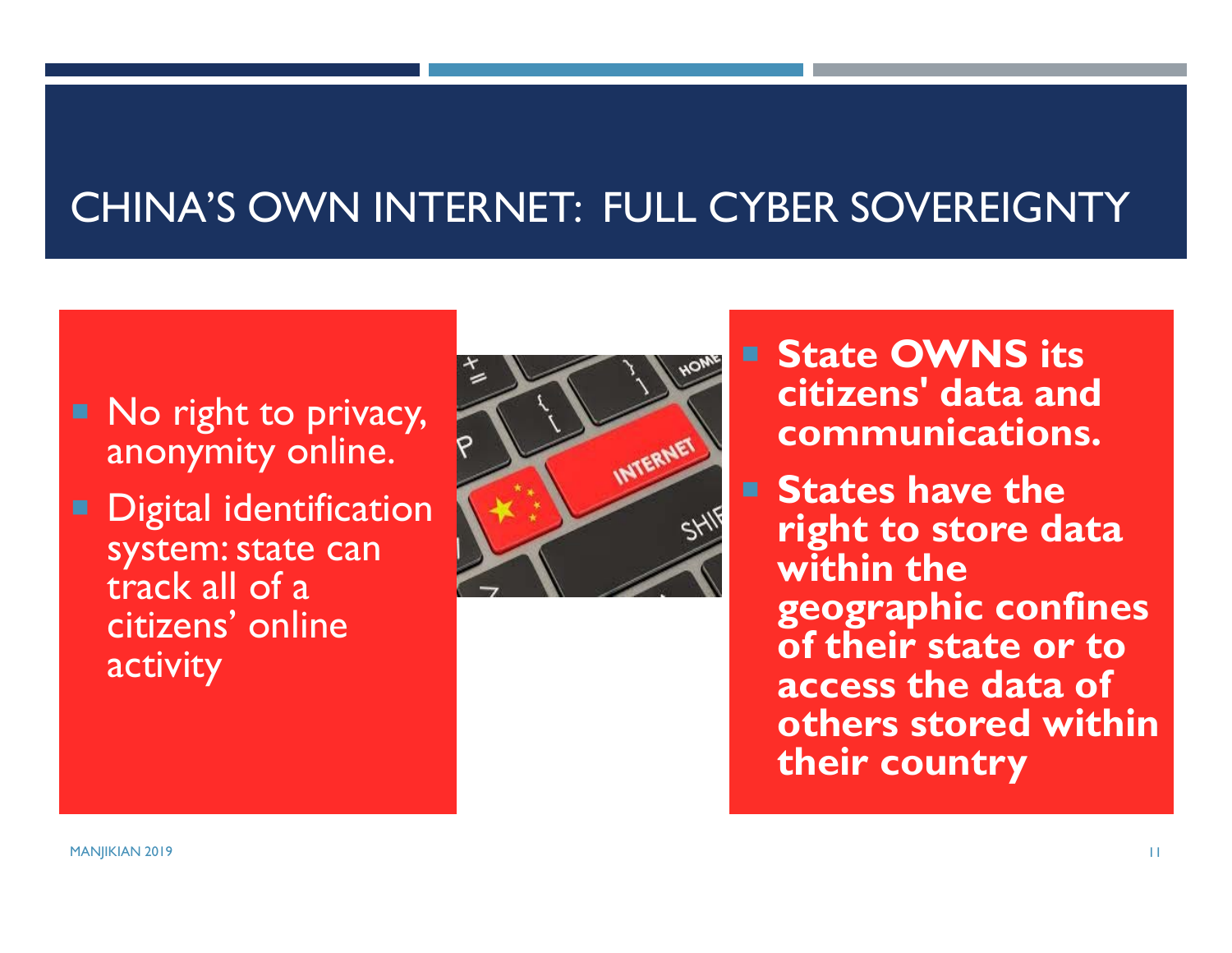## ARE THERE GLOBAL CYBERNORMS? A



#### **United States**

 'Universal' values like the right to assemble and the right to freedom of speech exist in cyberspace, regardless of who claims to own that cyberspace.

 States have **limited sovereignty** in relation to what takes place in 'their cyberspace.'

#### **China and Russia**

State should protect its citizens from immoral and corrupt foreign influences, even if that means imposing what outside observers might label as surveillance or censorship.

Internet users are not 'global citizens.'

People have IP addresses which are attached to a physical location, as well as an e-mail address which may contain a geographic prefix.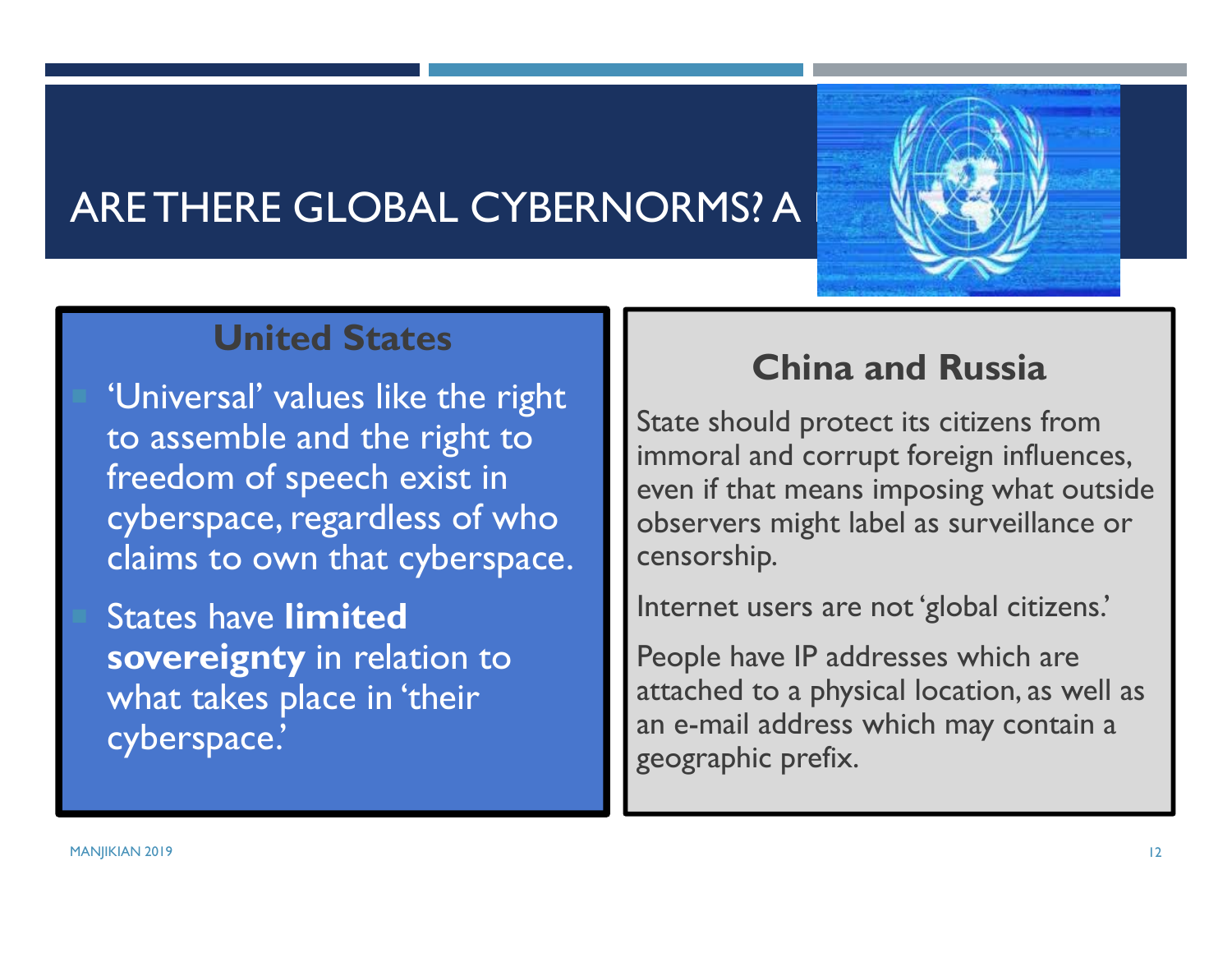## REALISM AND CYBER WESTPHALIA

- **Full state sovereignty advocates view any attempt to establish global norms as REALPOLITIK being practiced by a particular state for its OWN interests/aims.**
- П **Cyber sovereignty** is a critical component of a state's cyber power and its overall power.
- П A state needs to control its own "cyberterritory" to be a cyber power.
- A nation which depends on another power to defend its critical infrastructure from attacks, is considered to be a weak cyber power.
- A state which cedes sovereign authority to an international organization to create cybersecurity as a collective good is displaying weakness.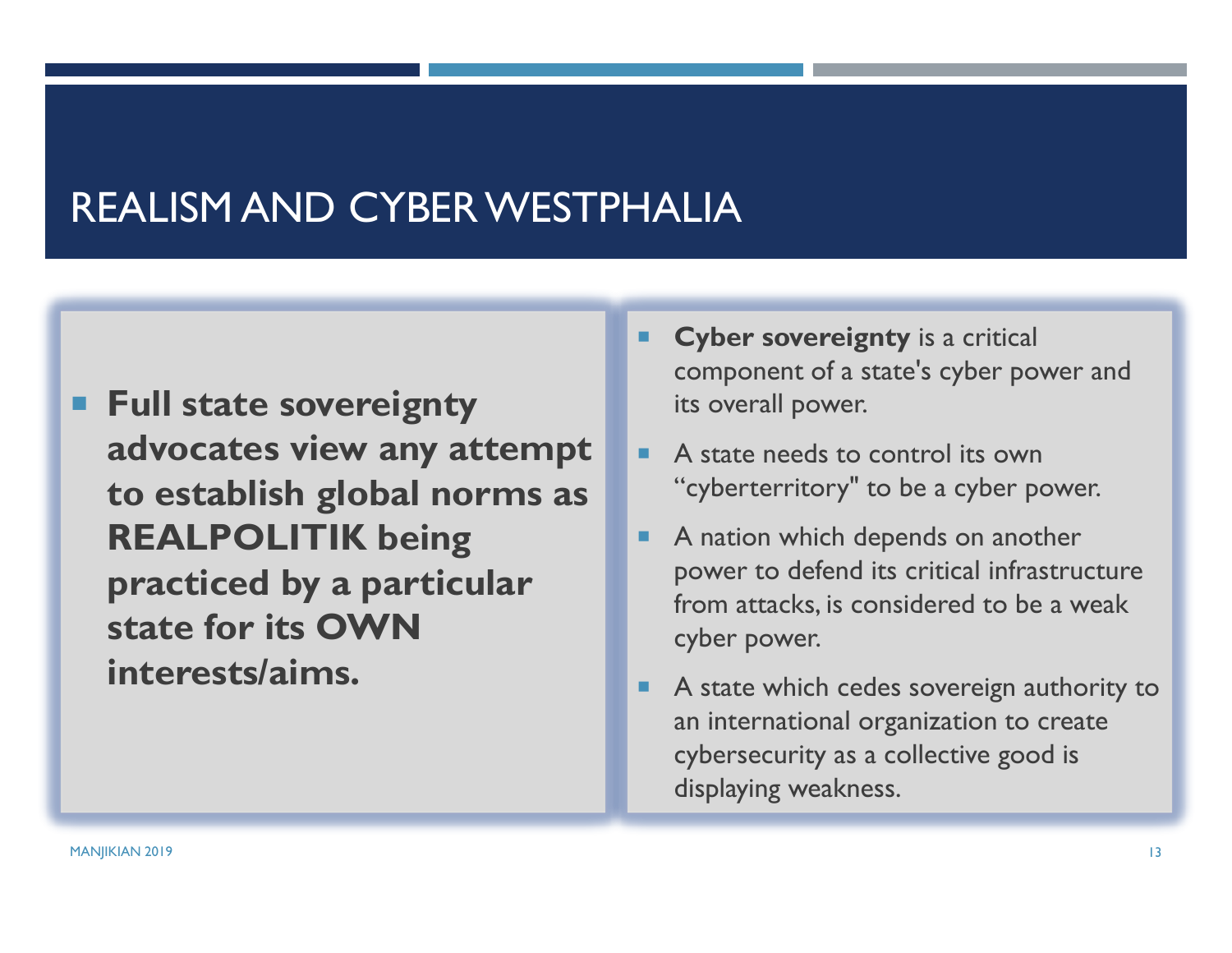## DANGERS OF FULL CYBER SOVEREIGNTY: THE "SPLINTERNET"

#### Not one international internet,

Instead, a system in which there are multiple different internets.

A Russian internet which reflects Russian values and interests, an American internet and a Chinese internet, for example

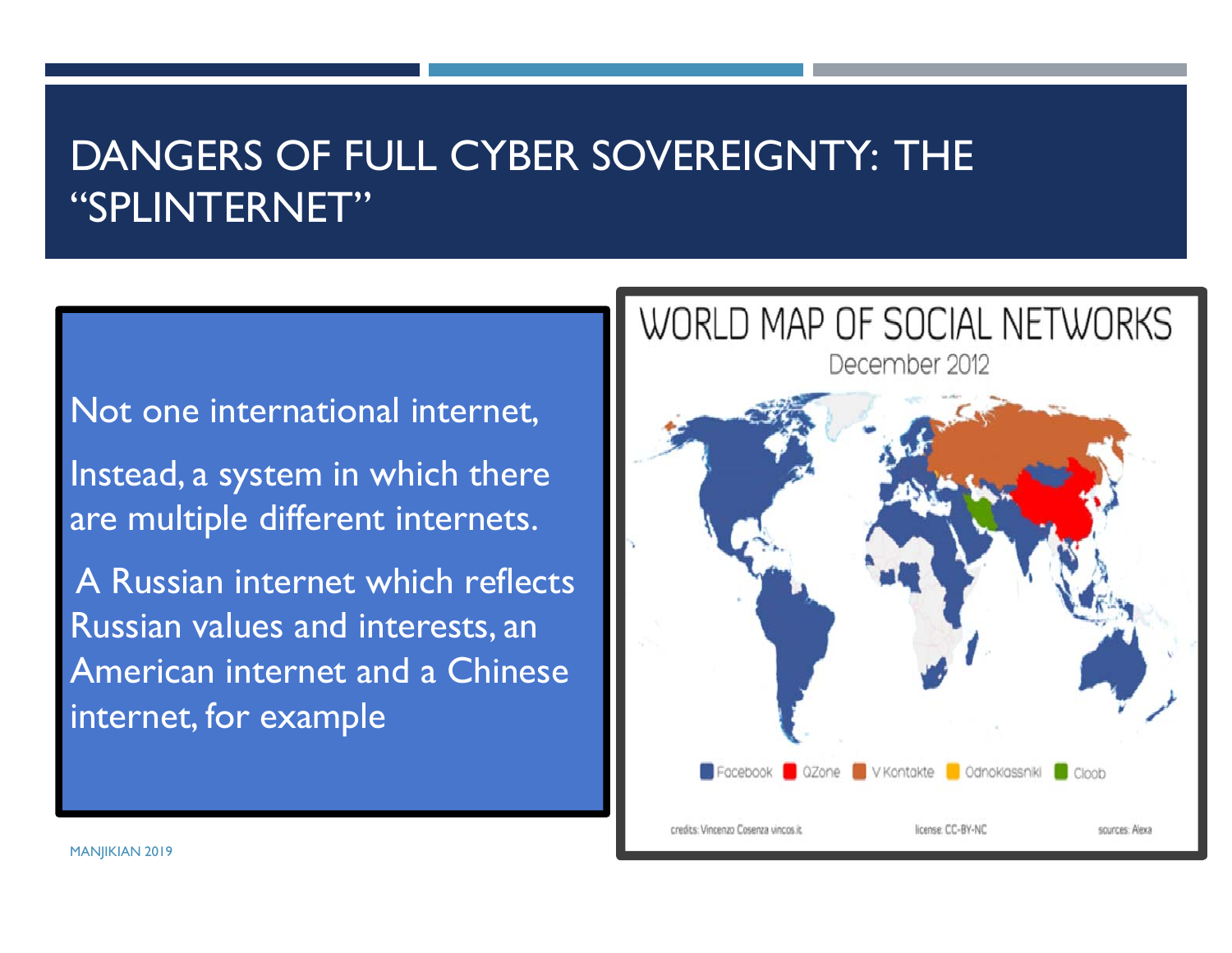#### WHAT IS GLOBAL GOVERNANCE?

#### **4 facets**

 **Internationalization of policymaking**

 **Diffusion of authority beyond the state,**

 **The development of procedural norms on a level beyond the state, Distribution of governing resources among an increasing range of actors**

 **governance as a form of deliberate steering, aimed at rule-making.** 

 **Order is created, rather than merely evolving spontaneously or from the bottom up.** 

 **intentional interventions directed towards solving public policy problems and enhancing the common good.**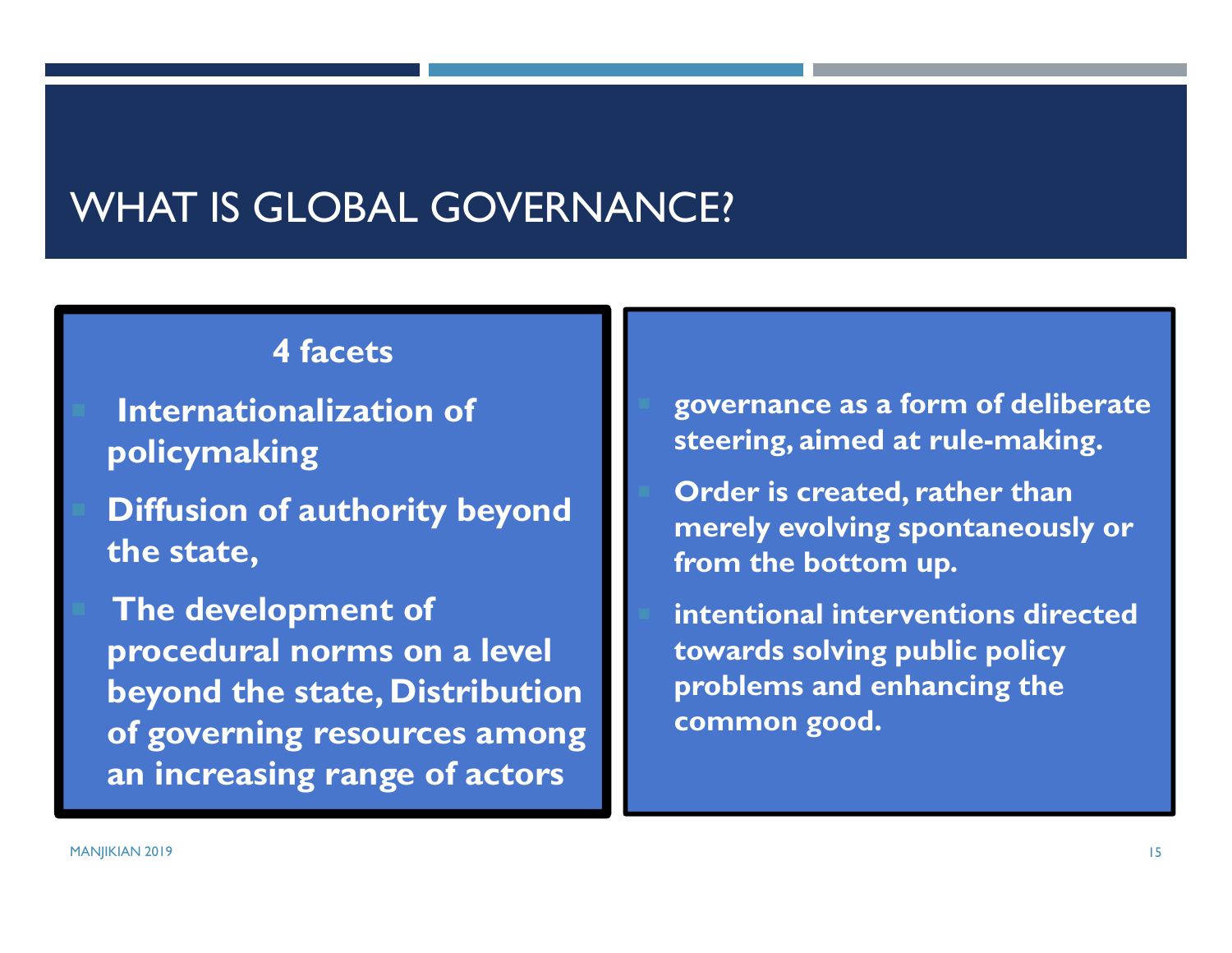## OPTION 3: WHAT IS MULTISTAKEHOLDER GOVERNANCE?

**Service Service**  administering and deconflicting international issues in cyberspace often involves a process which includes the participation of a **broad coalition of actors** – from states to civil society organizations, to education organizations, to business to technical specialists

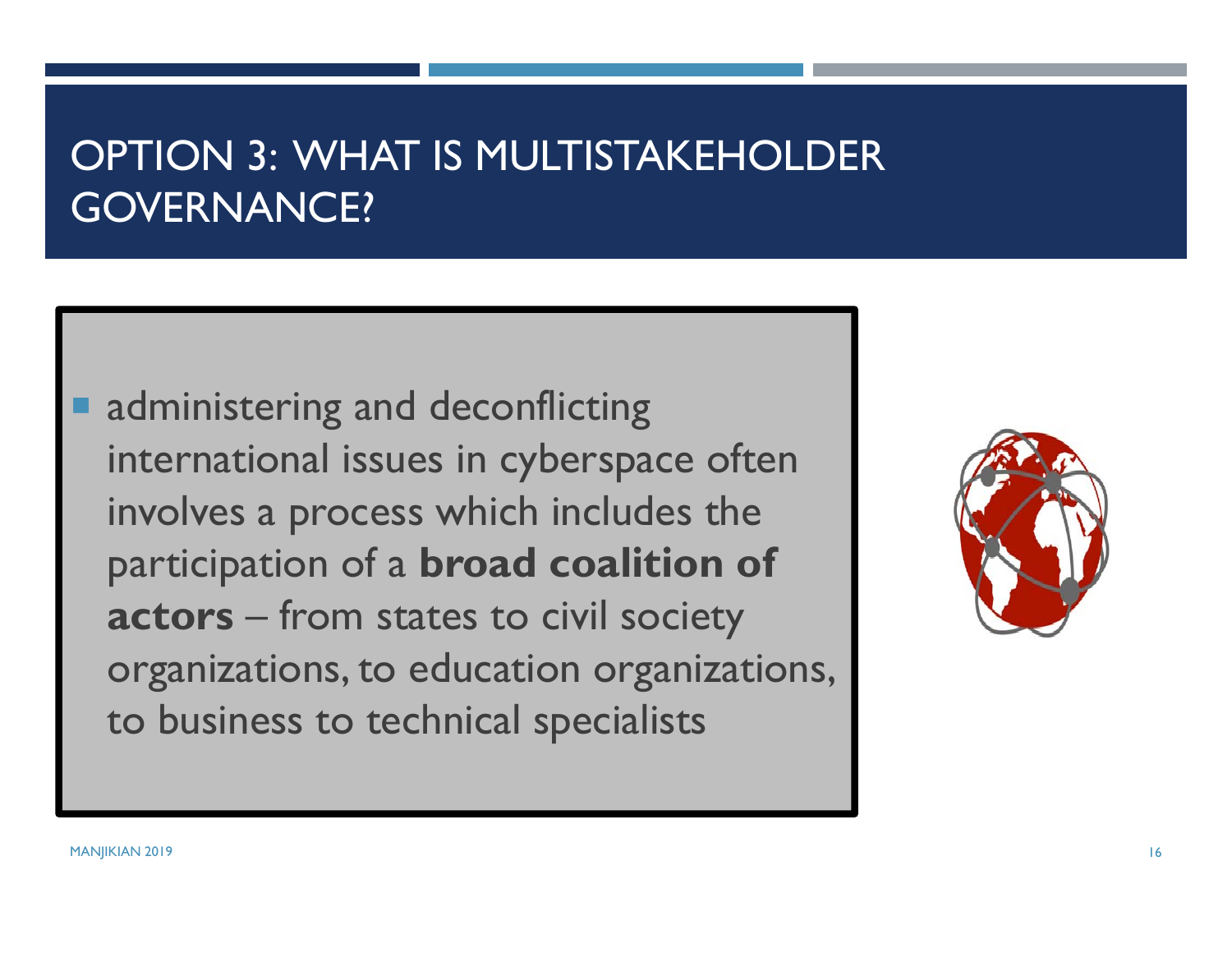# MULTISTAKEHOLDER GOVERNANCE: A BRIEF HISTORY

- 2003: United Nations-backed World Summit on the Information Society (WSIS)
- WSIS formulated the **Geneva Declaration of Principles.**
- "International management of the Internet should be multilateral, transparent and democratic, with the full involvement of governments, the private sector, and civil society and international organizations. It should ensure an equitable distribution of resources, facilitate access for all and ensure a stable and secure functioning of the internet, taking into account multilingualism."
- 2012: Dubai Summit of the WSIS. Many states signed onto an agreement which would give many internet governance functions over to the supervision of the United Nations. The United States, however, opposed this measure and passed a Congressional statement voicing their opposition to either national sovereignty or international organization vision of internet governance.